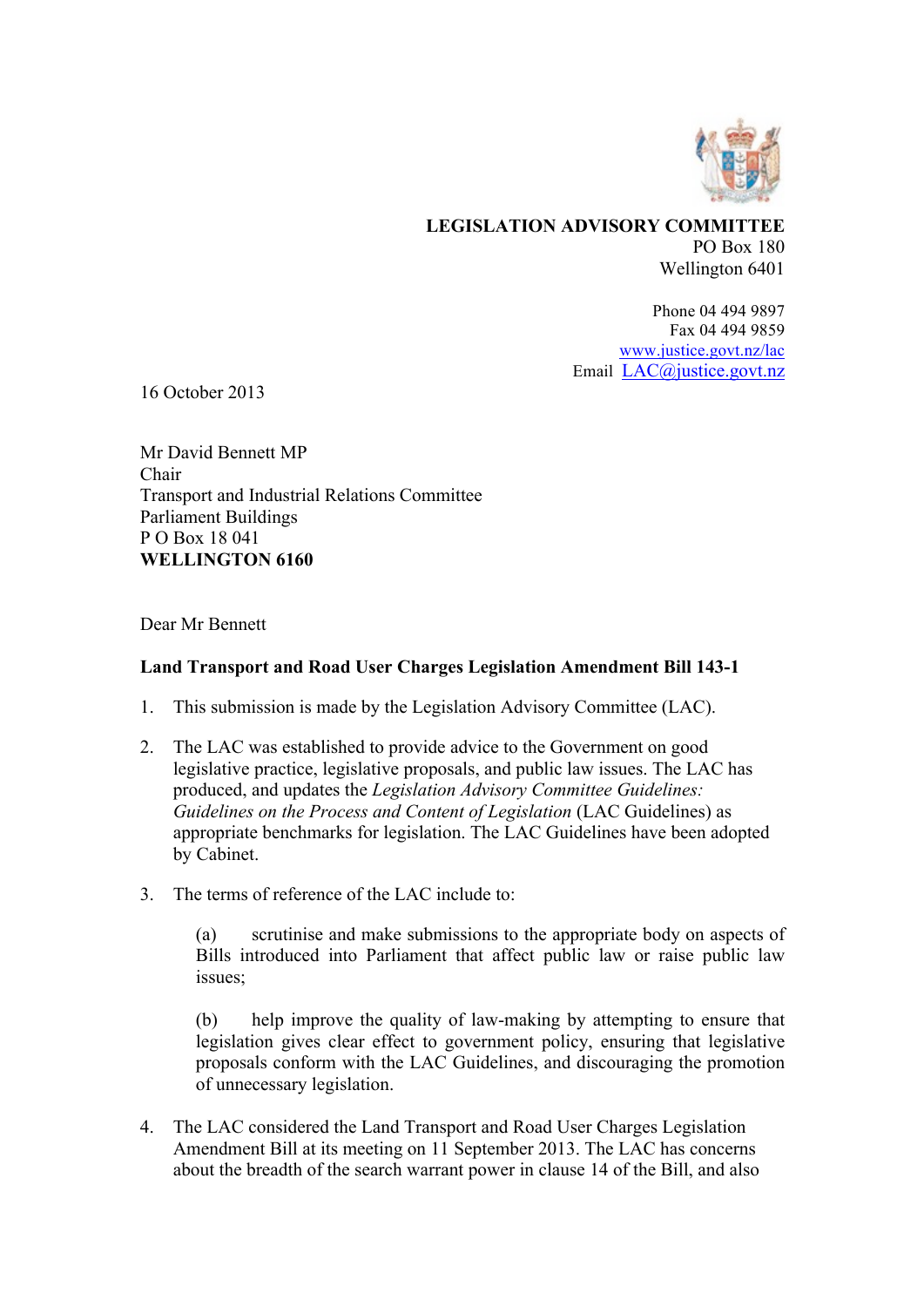about the breadth of the power given to the Road User Charges collector under clause 17 to specify road user charges by *Gazette* notice.

# **Power of Search and Entry**

- 5. Clause 14 replaces the current section 79 of the Road User Charges Act with a new section 79 that authorises the issue of search warrants in the manner provided in subpart 3 of Part 4 of the Search and Surveillance Act 2012 in relation to offences under the Road User Charges Act notwithstanding that all offences are punishable by fines and are not punishable by imprisonment. The maximum fines vary from \$1,000 to \$15,000 in the case of an individual and \$5,000 to \$75,000 in the case of a body corporate.
- 6. In general terms search warrants ought normally be available in relation to offences punishable by imprisonment as the fact that an offence carries a penalty of imprisonment will usually be a reliable indicator that it is sufficiently serious to justify the availability of a search warrant power. In relation to nonimprisonable offences, search warrant powers can be justified where they are necessary in the public interest for achieving the purposes of the legislation.<sup>1</sup>
- 7. An across-the-board application of the search warrant power does not appear to be justified. The LAC considers that the section should be amended so that it is only available in relation to those specific offences (such as the offences under sections 46 and 66) where search powers are necessary to achieve the Act's purposes. It is not necessary to make intrusive search powers available in relation to other offences (such as that in section 67) of the Act
- 8. Obtaining evidence in relation to some of the offences in the Road User Charges Act would likely be problematic in the absence of a search power (for example, the provision of false or misleading information to the RUC collector under section 46 and the production of false records or information in breach of section 66). However, evidence of others (for example, a failure to produce business records in contravention of section 67) will usually be readily available without the need for an intrusive search power.

# **RUC collector power to specify road user charges**

9. Clause 17 grants the RUC collector the power to specify by notice in the Gazette a RUC vehicle type and rate of road user charge payable in respect of a vehicle of that type. New section 94A provides that the RUC collector may do this where the vehicle or combination vehicle requires a licence and no rate of road user charge has been specified in regulations that applies to the vehicle or combination vehicle. Subsection (4) of new section 90A applies subsections 85(4) and (5) of the Road User Charges Act to Gazette notices issued by the RUC collector. Under those provisions any notice issued by the RUC collector must be expressly validated by an Act of Parliament or will expire and any user charges otherwise payable will have to be refunded.

<sup>&</sup>lt;sup>1</sup> See Law Commission *Search and Surveillance Powers* (NZLC R97, 2007).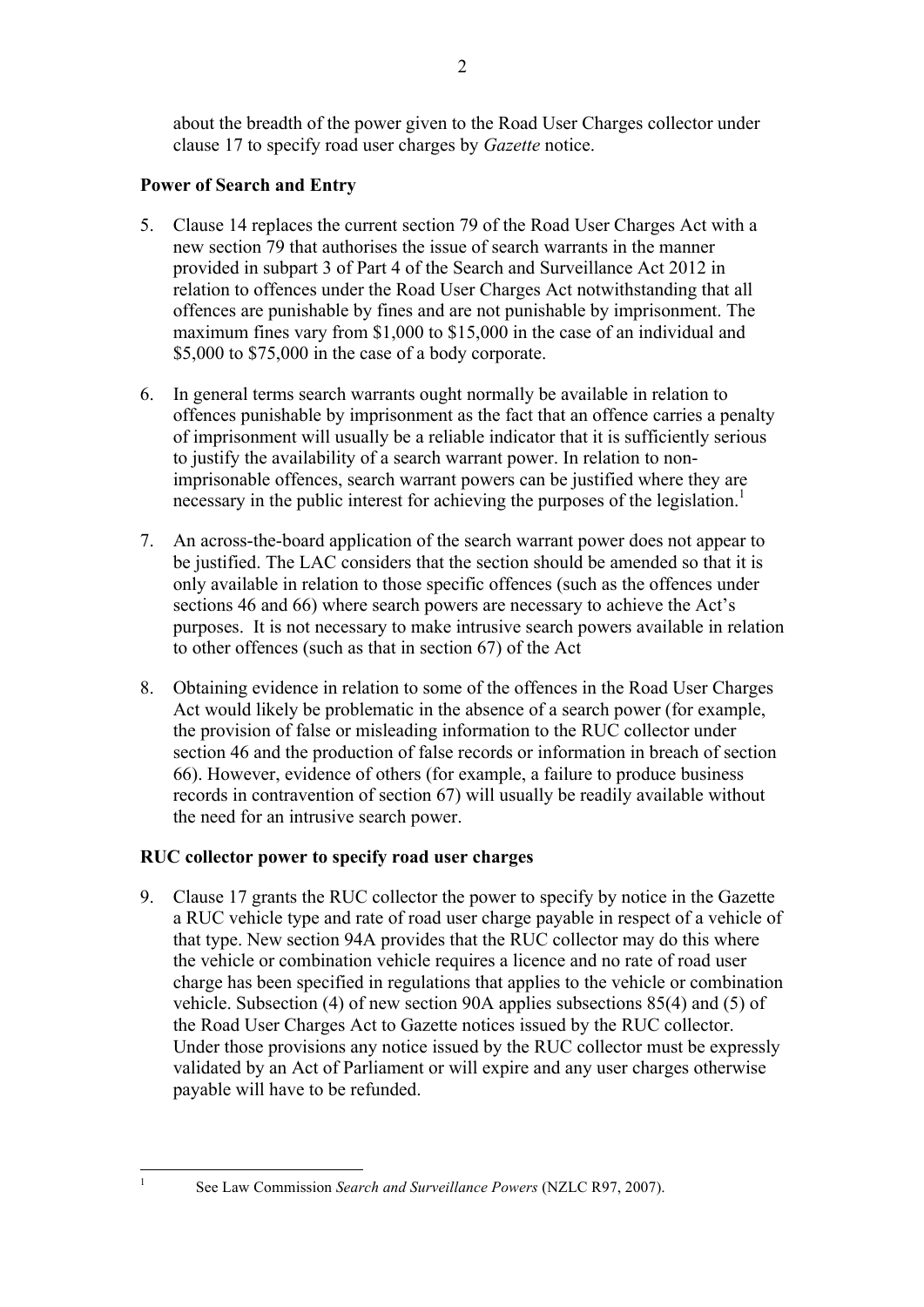- 10. When setting the rate the RUC collector must use the same methodology as used for setting rates of road user charges in regulation. After specifying the rate by Gazette notice for the type of vehicle, the Road User Charges collector may issue the owner or operator of the vehicle or combination vehicle an assessment of the amount of road user charges payable, which is then payable in the same way as other road user charges (new section 90B).
- 11. We understand that the purpose of this new power proposed for the RUC collector is to deal with a very small number of vehicles that have been identified that do not fall within the definitions of vehicle types or combinations of vehicle types specified in the Road User Charges Regulations 2012 and Road User Charges (Rates) Regulations 2012 (for example, a one off combination to move a large object like a wind turbine on the roads). However, the ambit of the power that is being given is far broader than is needed. The extent of any power of this type should be carefully delineated. In its current form it allows the RUC collector to set rates for any type of vehicle or combination vehicle that requires a licence provided that there is no rate already specified in regulation.
- 12. Although the requirement for that notices eventually be validated by an Act of Parliament offers some protection, the LAC considers further measures are needed.
- 13. The LAC is concerned that the power given to the RUC collector could potentially be used to set road user rates for a much broader range of types of vehicle than is probably intended. There is nothing in the provision itself that restricts its use to unusual one off situations where it is not feasible to use the regulation making power to set additional rates for road users. At present the only restriction is that the RUC collector must use the same methodology as is used in regulations when specifying rates by Gazette notice. The LAC submits that the RUC collector's power should be limited to setting road user rates to deal with unusual one-off situations affecting small numbers of vehicles.
- 14. In addition, we consider that as the RUC collector's power is essentially a legislative power it should be subject to safeguards that apply under the Legislation Act 2012. The LAC submits that the Bill be amended to provide that a Gazette notice issued by the RUC collector be a disallowable instrument for the purposes of the Legislation Act and that they must be presented to the House of Representatives under section 41 of the Legislation Act. In our view it is appropriate to impose this requirement to ensure that notices issued by the RUC collector come to the early attention of the House and can be considered by the Regulations Review Committee.